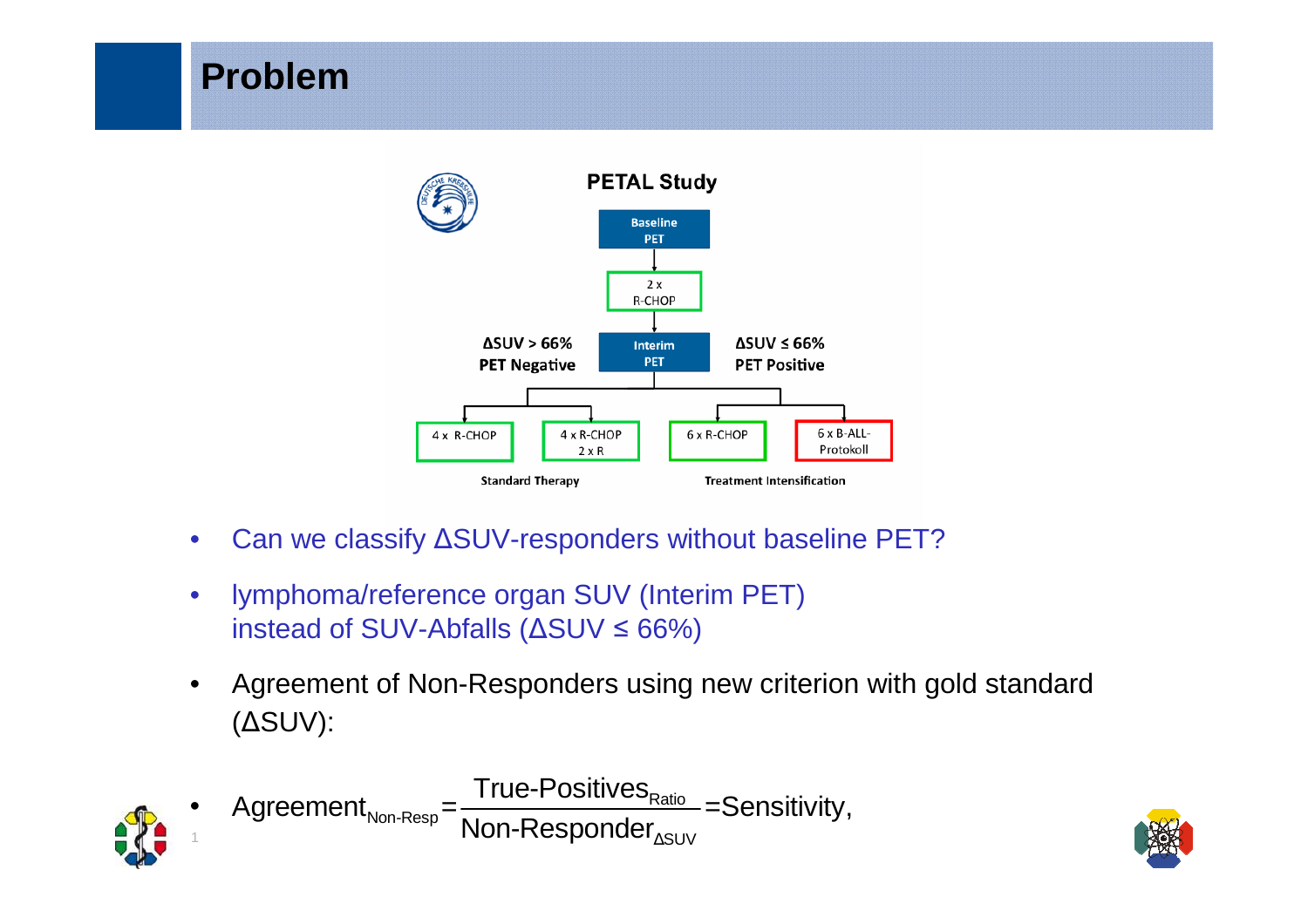## **Optimisation of Agreement with** Δ**SUVSUV-Threshold for Interim SUV Lymphoma/Liver**



|                            | <b>Negative</b>      | <b>Positive</b> |
|----------------------------|----------------------|-----------------|
|                            | $SUV \leq$ Threshold | SUV > Threshold |
| <b>Responders</b>          | 112                  | 3               |
| <b>Non-Responders</b>      | 12 <sup>1</sup>      | 15              |
| <b>Few False-Positives</b> |                      |                 |



2

**Less than half of the** Δ**SUV Responders identified**

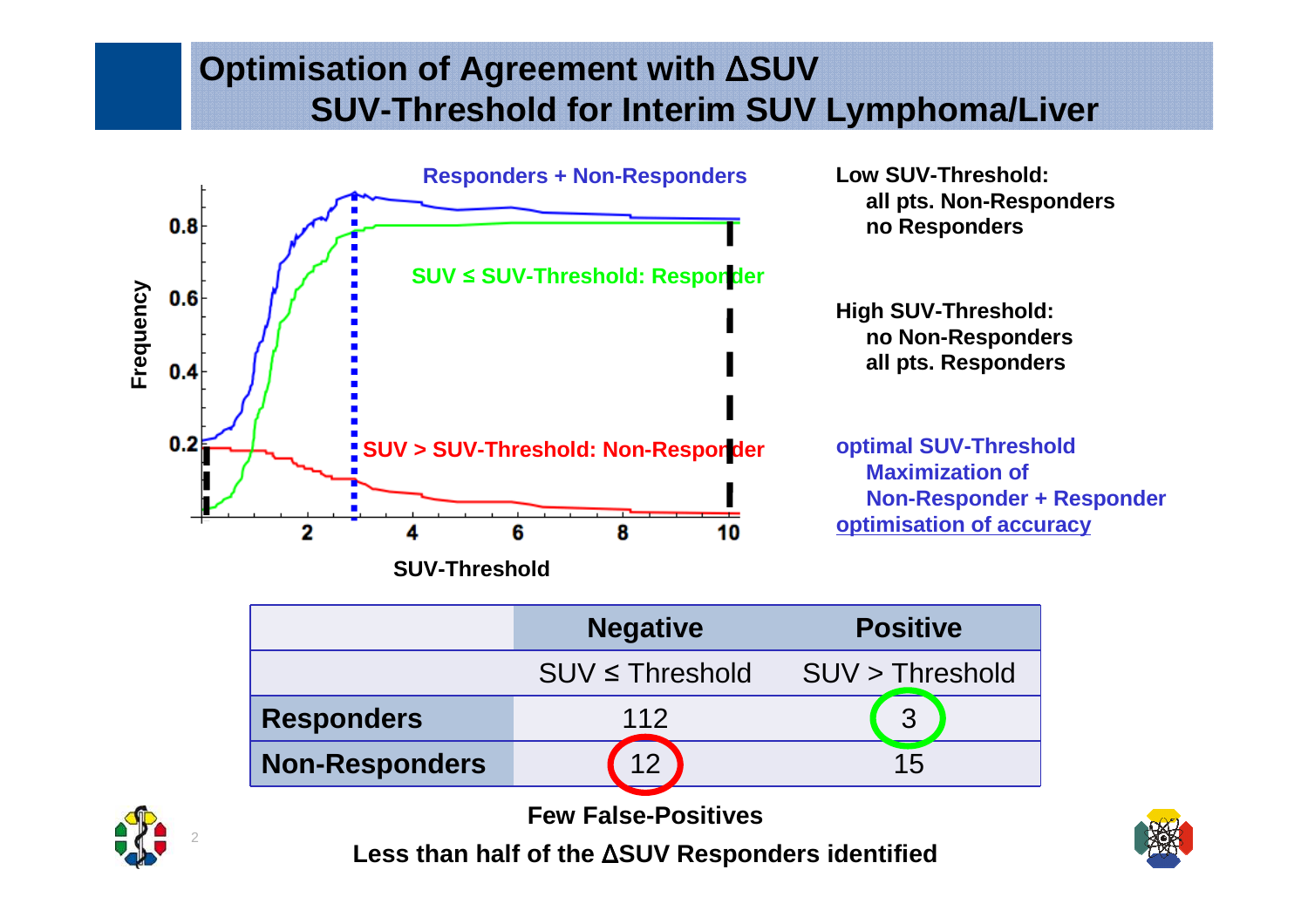## **Agreement of Non-Responders = SensitivityROC Lymphoma/Organ Ratio (Gold Standard =** Δ**SUV)**





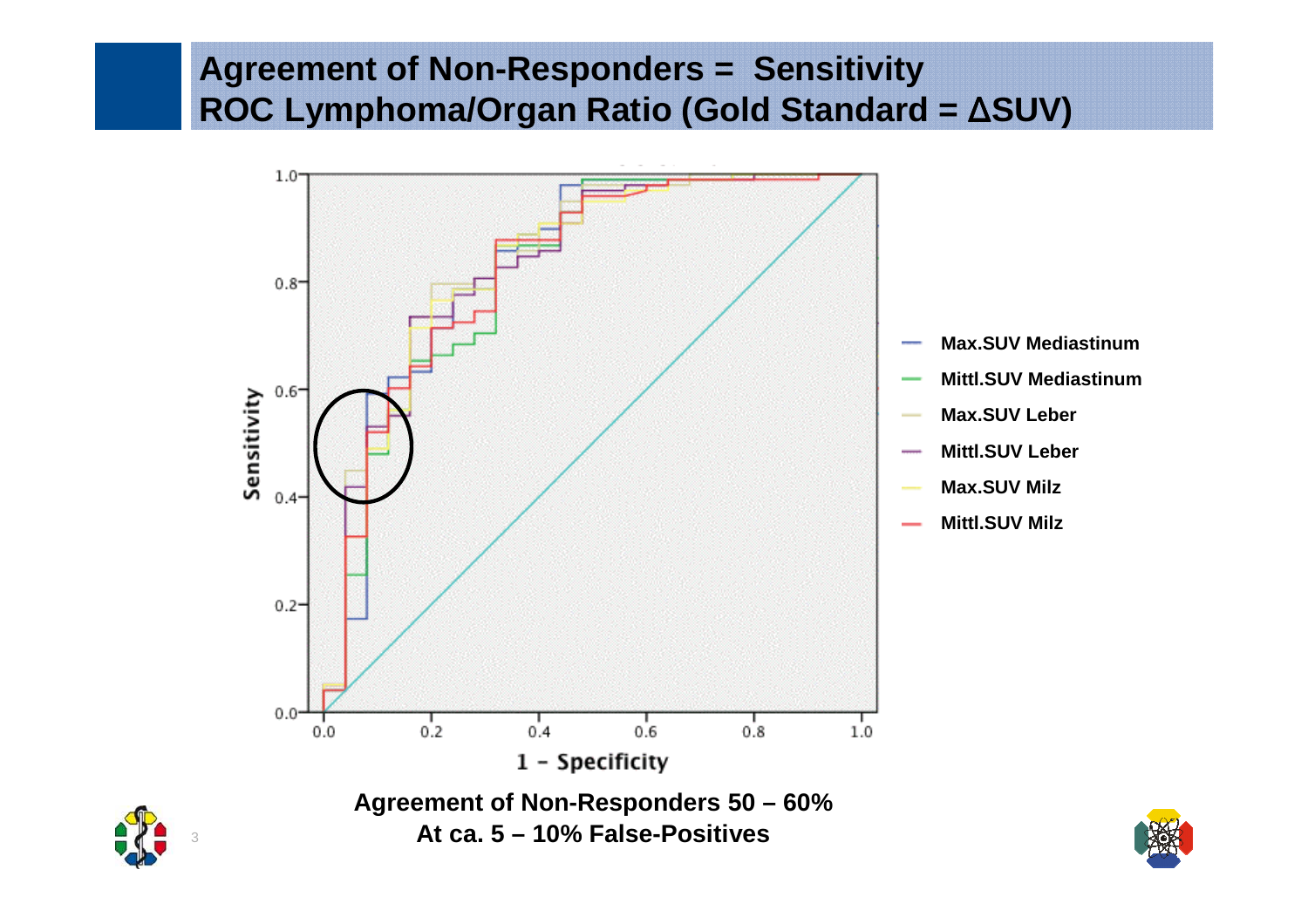## **Conclusions**

- • Without baseline PET only every other Non-Responder will be assigned to the escalated treatment arm of the PETAL study
- $\bullet$ Results in significantly different escalated patient group
- • Outcome results from the PETAL trial not necessarily predictive for this different patient sample
- $\bullet$  Further studies are required before dispensing with the baseline PET



**SP Müller et al.: J. Nucl. Med. 52, 1867, 2011**